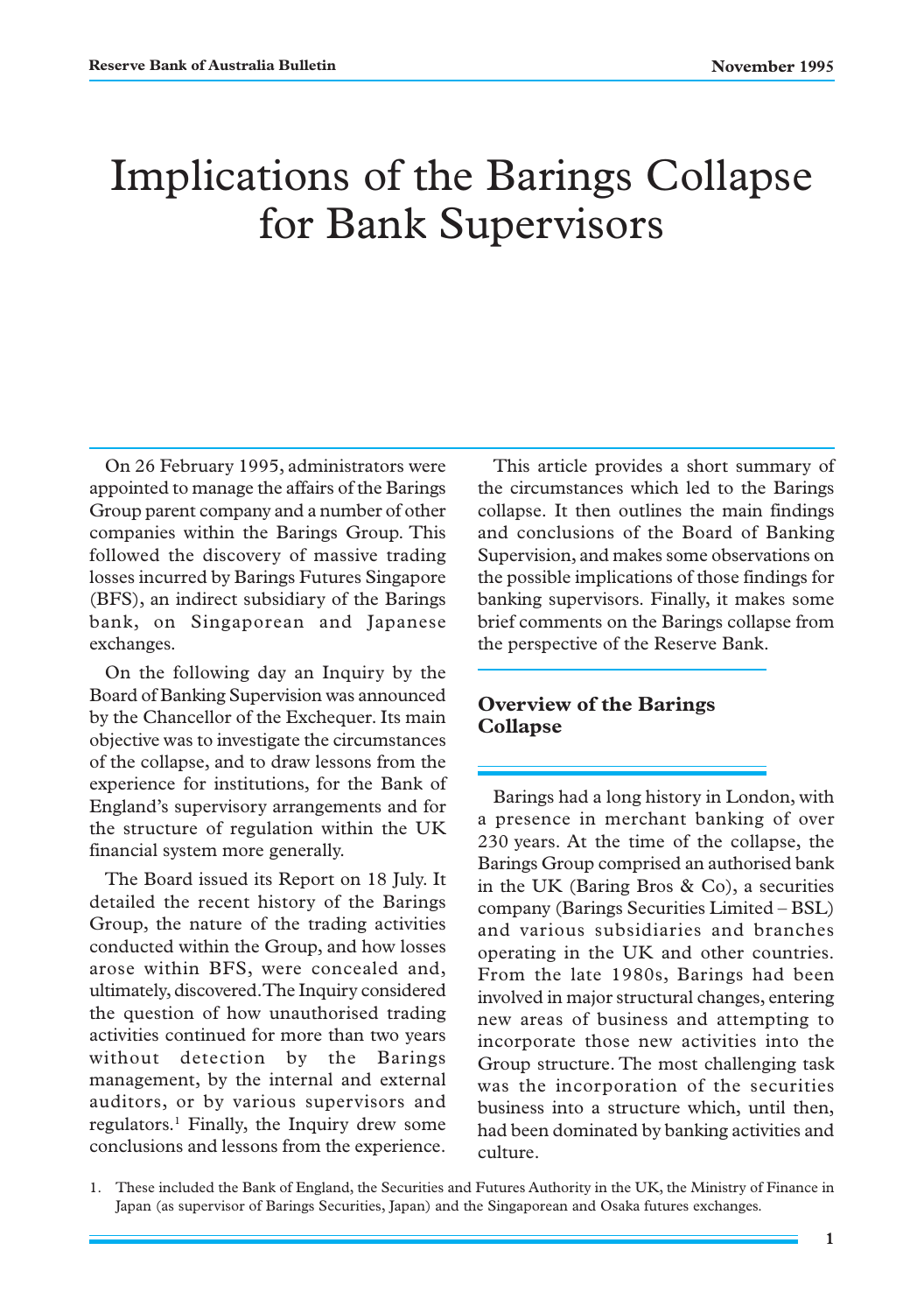The collapse of the Barings Group was the product of losses incurred within one of its subsidiary companies, Barings Futures Singapore (BFS). Subsequent investigation by the Bank of England (BoE) revealed that at end December 1994, cumulative *losses* of over £200 million had not been recognised in Barings' accounts, with unrecognised losses in 1994 amounting to  $f<sub>185</sub>$  million. This contrasted with the financial position indicated in the draft financial accounts for 1994, where pre-tax *profit* of £102 million was shown (this result was after allowing for transfers to a Group bonus pool of the same amount). The magnitude of the true loss as at December 1994, had the position been discovered at that time, might not have brought about the collapse of Barings. At that point, recorded Group capital was in the order of £350 million. Over the course of the next two months, however, cumulative unreported losses grew almost threefold, reaching £827 million by 27 February 1995. Adding in the costs of closing out all positions, cumulative losses incurred on BFS's unauthorised trading totalled  $f(927)$  million.

The proximate cause of the losses, and the subsequent collapse, was the unauthorised trading activities of the head of BFS, Nick Leeson. Leeson was authorised to engage in active trading out of Singapore, but only as part of a 'switching' (or arbitrage) operation between the Singaporean and Osaka futures exchanges. These activities were viewed as low-risk operations by Barings management, given that they did not involve outright, open positions on the exchanges. It is now known, however, that Leeson had engaged, for a period of 21 /2 years, in unauthorised position – taking in Nikkei futures and Japanese Government Bond (JGB) futures on SIMEX and Osaka futures exchanges. In addition, Leeson had exposed the capital of the Group to unlimited potential loss by writing, again without authority, exchange-traded options against the Nikkei Index on those same exchanges.

By early 1995, Leeson had adopted a trading strategy which saw him taking:

- long (or bought) positions in Nikkei futures;
- short (or sold) positions in JGB futures; and
- a 'short volatility' position in Nikkei exchange traded options.

To be profitable, the respective positions would have required futures prices on the Nikkei Index to have increased, Japanese bond prices to have fallen and for volatility in the Nikkei Index to have remained low. In fact, from around mid January, the Nikkei fell, at times sharply. This led to a deterioration in both the Nikkei futures and options positions. Similarly, an easing in Japanese interest rates saw losses incurred from the short JGB futures positions.

The sequence of profits and losses from the various positions in the different markets was not even over January and February. At times, losses in one market were offset by gains in another. At one point in early February, Leeson had recovered losses made from the start of the year. In the final two weeks of February, however, all the markets in which he held open positions turned against him. It was over this two week period that the bulk of the net losses was recorded.

#### **Report of the Board of Banking Supervision – Findings and Conclusions**

In its investigation of the Barings collapse, the Board of Banking Supervision sought to establish how the massive losses were incurred and why the true position within BFS, and thus within the Barings Group, was not identified earlier.

The answer, in the Board's view, was virtual total failure of risk management systems and controls, and managerial confusion, within the Barings Group. In reaching this view, the Board noted that the true position of Barings had also eluded the external auditors, as well as the various supervisors or regulators, including the BoE, overseeing the activities of the Group from a prudential perspective.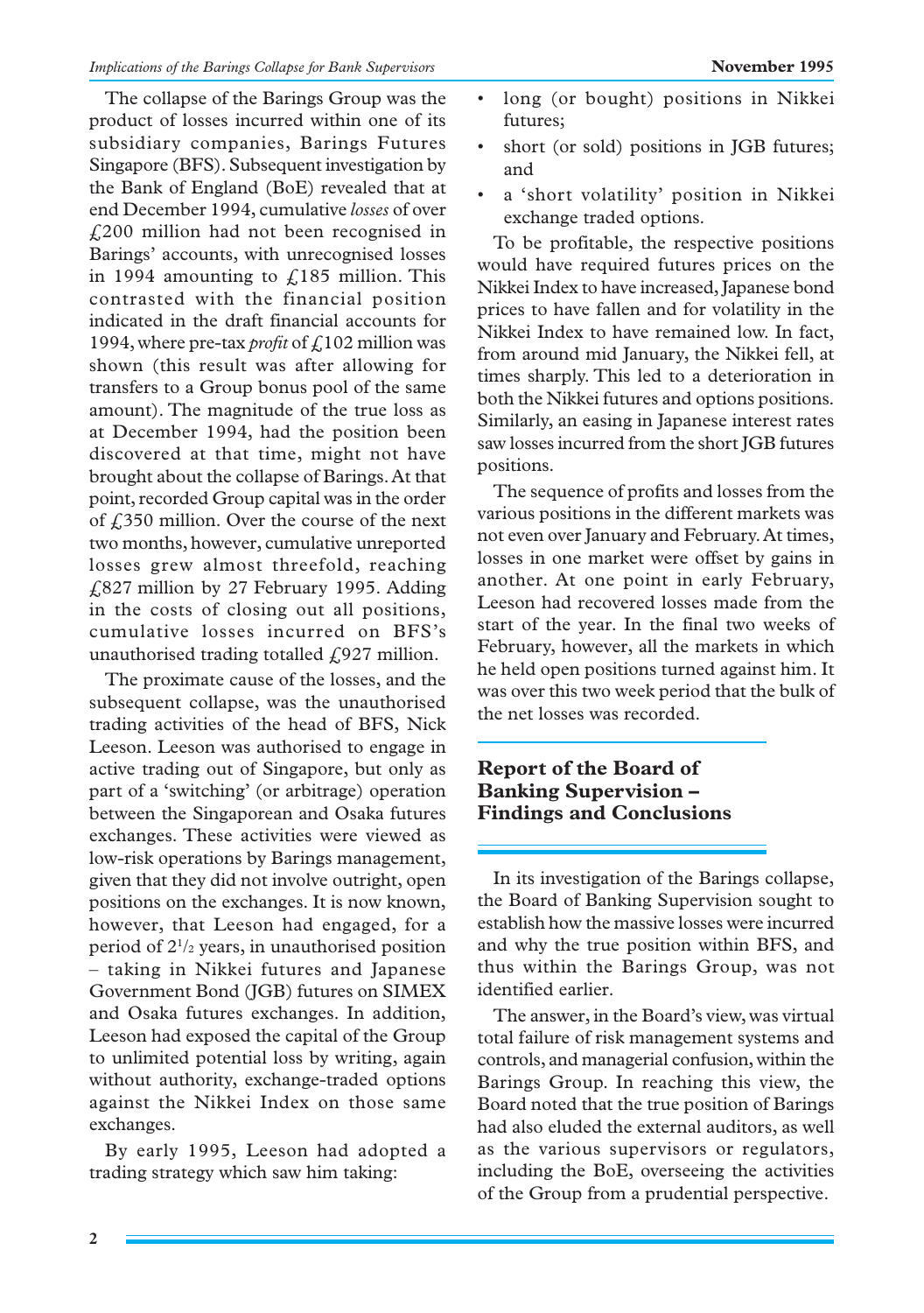#### **Failures in risk management and control**

The Board identified a number of failings associated with the measurement and management of risks within the global operations of Barings. In relation to the particular circumstances of BFS, where the losses were incurred, the Board found, amongst other things, that:

- there was a lack of separation between the front and back offices within BFS. As general manager of the company, Leeson effectively controlled both sides of the trading operation. From that position, he was able to conduct unauthorised trading and subsequently manipulate the number and details of the transactions in which he had engaged, concealing them from Barings management. Secret accounts were used to park losses arising from the unauthorised transactions;
- the operation of the matrix-based reporting system within the Barings Group, which had Leeson nominally reporting through different management lines, made responsibility for oversight of his activities ambiguous and ultimately ineffective in practice. With hindsight, it appeared that no-one carried ultimate responsibility for monitoring Leeson's activities in Singapore;
- Barings management did not question, until it was too late, the apparent high levels of profits being generated out of the authorised, but supposedly low risk, arbitrage activity conducted by Leeson. At one point, it was acknowledged within Barings management that over 60 per cent of the revenues of its worldwide derivatives operations was generated out of Leeson's arbitrage operations;
- Barings management did not question, nor did it control or place limits on, the high, ongoing levels of funding required by BFS from its parent and associated companies. These funding needs jumped sharply towards the end of February 1995. Immediately prior to the collapse, funding to BFS represented twice Barings Group capital; and

• the recommendations of an internal audit review, conducted on BFS in August 1994, were not acted upon quickly enough, or not at all, by Barings management. The internal audit, in fact, pointed to many of the weaknesses in both the risk management structure and the controls which were present within the BFS operation.

#### **Lessons for management**

The Board of Banking Supervision concluded that the failings at Barings could not be attributed to the complexity of the business carried out within BFS, but were primarily a failure on the part of a number of individuals within the Barings Group to do their jobs properly. While the use of futures and option contracts did enable Leeson to take much greater levels of risk (through their leverage) than might otherwise have been the case in some other markets, it was his ability to act without authority and without detection that brought Barings down.

Against that background, the Board outlined five main lessons for management flowing from the Barings failure:

- management teams have the duty to understand fully the businesses they manage;
- responsibility for each business activity has to be clearly established and communicated to all relevant parties;
- clear segregation of duties is fundamental to any effective control system;
- relevant internal controls, including independent risk management, have to be established for all business activities; and
- top management and the Audit Committee have to ensure that significant weaknesses, identified to them by internal audit or otherwise, are resolved quickly.

### **Lessons for the Bank of England**

The Board of Banking Supervision did not hold the BoE, as supervisor of the consolidated Barings Group, 'responsible' for the collapse of Barings. That responsibility rested with the management and the board of Barings. It concluded, however, that there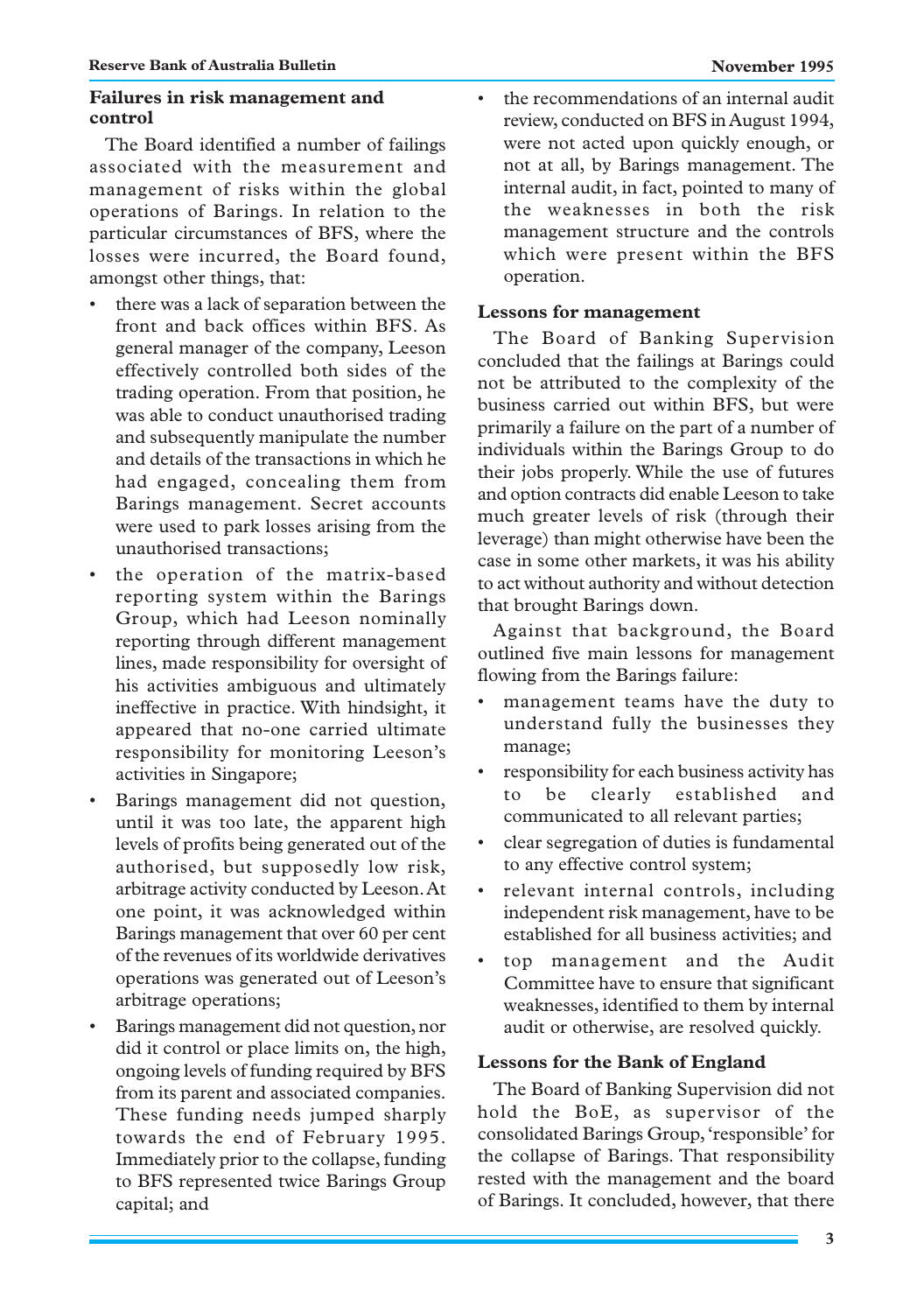had been failings associated with the on-going supervision of the Barings Group. One focus of the Report was to assess how, in the light of the Barings experience, the BoE's supervisory arrangements could be improved. Among the suggestions made were the following:

- The BoE should explore ways of increasing its understanding of the non-bank businesses (particularly financial services businesses) undertaken by those banking groups for which it is responsible, and how those businesses interrelate to one another and to such groups' banking businesses. It should obtain a more comprehensive understanding of how the risks in those businesses are controlled by group management.
- Liaison with other regulators and supervisors should be encouraged and enhanced.
- Greater use should be made of information which could be obtained from banks' internal audits. It was recommended that, as part of that process, the BoE meet regularly with the chairman of the major banks' audit committees to discuss internal audit, control and related issues and to ask whether there were matters which should be brought to the attention of the BoE.
- The BoE's 1994 decision to establish a traded markets team to examine banks' risk models was commended. The Board suggested that a review be conducted, in the light of the Barings episode, of the number and skills of the people available for on-site visits and for general internal consultation on derivatives and other trading activities and also banks' credit portfolios. On the broader issue of extending the use of on-site techniques, along the lines adopted by US supervisors, the Board was less enthusiastic. It argued that the benefits of more extensive examination approaches, over approaches with only limited usage of such techniques, had not been demonstrated.
- The Board concluded that there was no basis, arising out of the Barings experience, to suggest wholesale changes to the

*Banking Act* or to the broad structure of banking supervision in the UK.

## **Some Observations on the Barings Report**

The Report contains a comprehensive description and analysis of the events that led to the collapse of the Barings Group. The conclusions that neither the products traded nor Barings business was particularly complex, and that the problem was one of inadequate systems to measure, monitor and manage risk, follow directly from the facts as revealed. It was essentially a problem of the management and staff of an institution not adhering to practices that many would regard as quite basic to any global trading operation.

That said, it is puzzling that Barings management, for the most part comprised of experienced bankers, should have failed so dramatically in their duties. A second issue is why the risk management and detection structures, which in theory at least existed within the Barings Group of companies, proved to be so inadequate.

That Barings Group management were looking to improve control systems is acknowledged in the Report. Indeed, one of the central aims of the organisational restructure which was under way within the Group was to improve risk management systems, especially in the securities side of the business. One hurdle which Barings management faced in pursuing that objective was that the two broad businesses – the bank and the securities house – possessed greatly different management styles, cultures and, perhaps, appetites for risk. In those circumstances, long lead times can be involved in establishing integrated systems and giving practical effect to them. While those improved systems are being put in place, there are risks that controls could be subverted and a particularly heavy responsibility tends to fall on the line management and staff.

Such was the case at Barings. This does not excuse the gross failings of systems and